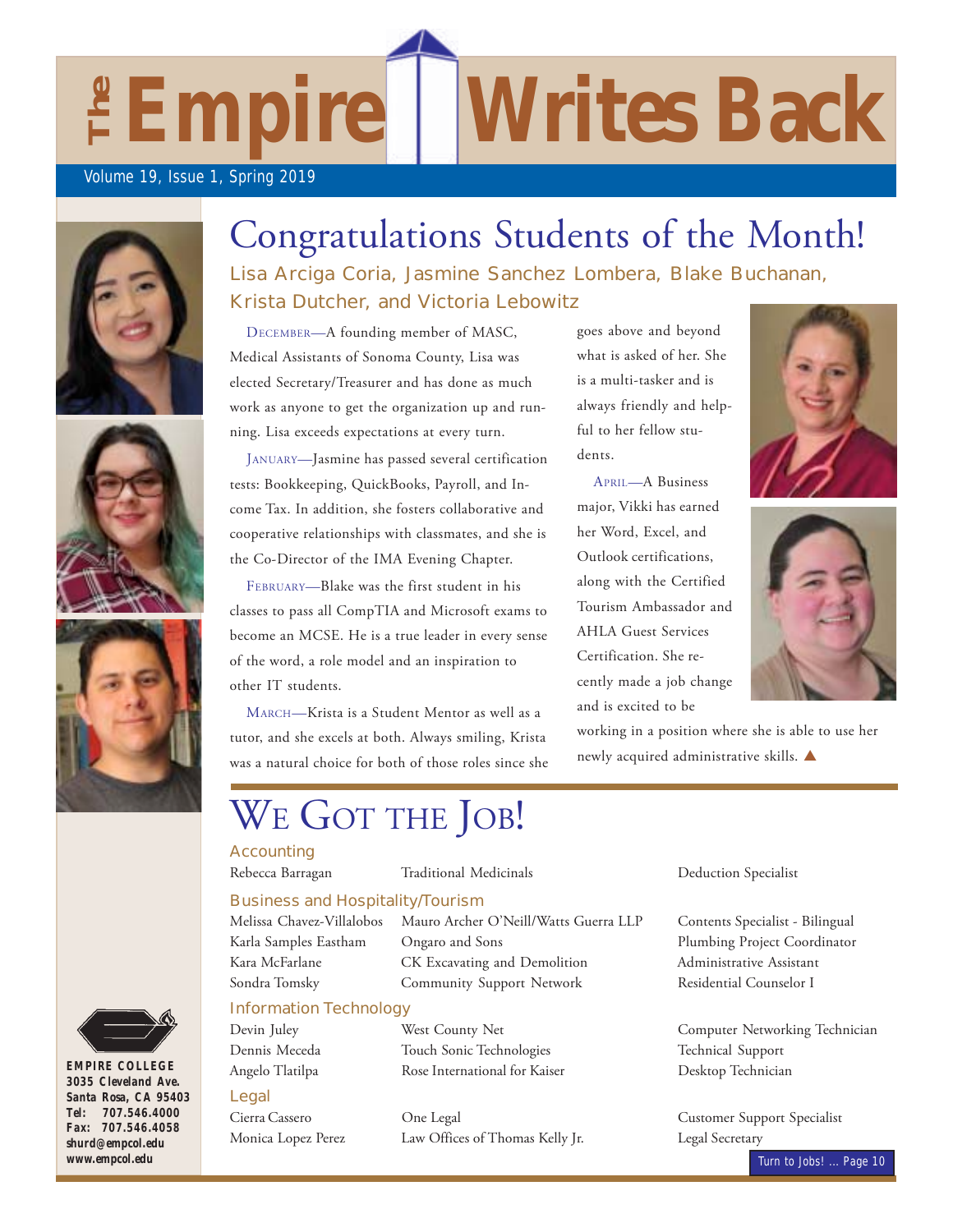# The School of Law 44 In Brief

### **Student Successes at State Competitions**

Our Environmental Negotiations Team of Kasra Parsad and Kaitlyn Wright performed well at the competition held in San Francisco on March 8<sup>th</sup>, with Coach Rachel Mansfield-Howlett and the Dean in attendance to observe their negotiating skills. They both did extremely well; the team missed the finals by only two points! Kudos to Coaches Mansfield-Howlett and Tina Wallis, and of course to our competitors!

Our Traynor Moot Court Team did an outstanding job at the annual competition on April 6-7. Always a challenging competition, this year's team went in on the heels of last year's win and came incredibly close to bringing the trophy back to Santa Rosa. Coached once again by Professor Connie Burtnett, teammates Natalie Albanna, Richard Horrell, and Eric Smith wrote the top Appellant's brief. At the end of the first day, Empire was one of the top two teams to move on to the finals, and Eric Smith was in the top five oralists.

"The Boalt team really stepped up their game in the finals and inched ahead of us," Coach Burtnett said. "Our team was great, and the judges deliberated for quite a while. We were told they went back and forth on who the winner should be."



### **State Bar of California Developments**

On March 25<sup>th</sup>, Dean Brian Purtill was appointed by the Committee of Bar Examiners (CBE) as one of three California Accredited Law Schools Deans to serve on the newly created Committee of State Bar Accredited and Registered Schools (CSBARS). This committee is an advisory group formed by the CBE to give input on guidelines governing the accreditation and operations of California's registered and accredited schools. Meetings will be held in San Francisco and Los Angeles throughout the coming year, which is expected to address numerous issues facing California law schools.



An informational seminar will be held Tuesday, April 30<sup>th</sup> from 6:30-8pm at the Empire College campus. Featured alumni speakers will be Rachel McCallister, Esq. and Gerald L. Jones, MLS, JD.

After a career as a full-time "stay-at-home mom," Rachel McAllister (Class of 2009) became a certified paralegal and then worked as a law clerk for the Sonoma County District Attorney's Office while in law school. As an attorney, she assists clients and their families who are involved in the criminal justice system.

A 29-year public servant, Gerald Jones (Class of 2018) is utilizing his law degrees in his role as Senior director of Sonoma State University's Center for Academic Access and Student Enrichment, overseeing programs serving low-income, first-generation college students.

To read more about Rachel and Gerald, visit law.empcol.edu/law-seminar. To reserve your seat, call 707-546-4000 or email LawAdmissions@empirecollege.com. Guests are welcome.

### **Law Week Discussions Focus on Freedoms**

Professor Dan Lanahan and Dean Purtill presented to a group of young people at the Juvenile Justice Center during Law Week. They circled the desks to sit with the students and have a discussion helping to make it relevant to their perspectives. The young people had keen observations on the limitations of both the freedom of speech and the freedom of the press. The students developed their own hypothetical fact patterns involving Mark Zuckerberg and Justin Bieber as they discussed libel and slander and the protections afforded the press when the subject is a celebrity, which allowed for some humorous moments in the discussion. Students were engaged, insightful, and invested in the topic.

"It was not lost on all of us that we were discussing freedoms with folks who had lost theirs, and I think the students came away with a strong sense of the need to be alert, to not take these freedoms for granted, and to be judicious in judging the accuracy of the news of the day. I'd call the day a complete

success and worth every hour of preparation," said Dean Purtill.



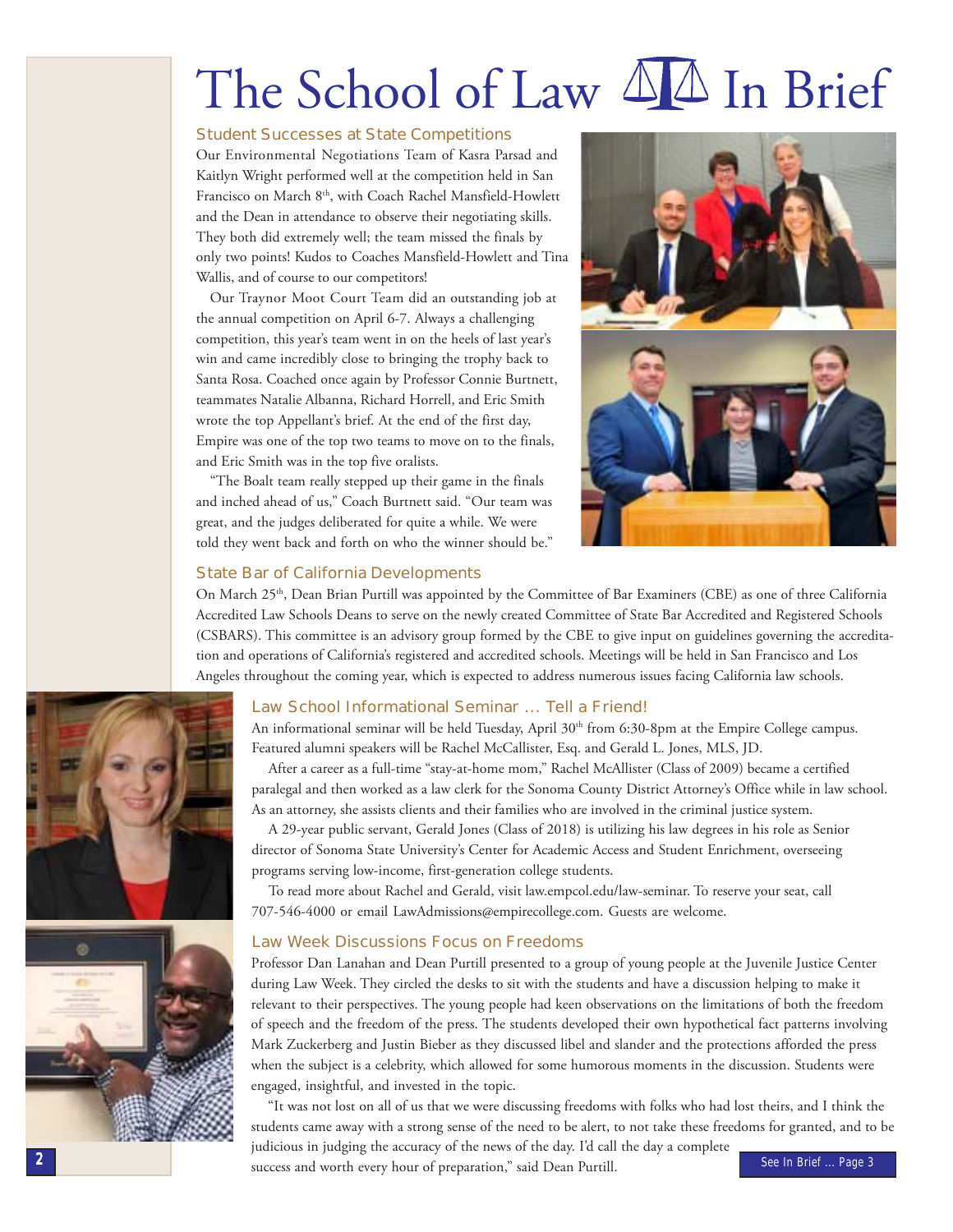

# **Paralegal Department News**

### **ELSA Is Back!**

After several months of inactivity, the Empire Legal Student Association (ELSA) is BACK! Legal students are excited to rebuild ELSA and they have submitted a proposal to join the Paralegal and Legal Support Section as a student chapter. The Paralegal and Legal Support Section, formerly Redwood Empire Association of Paralegals and the Sonoma County Legal Secretaries Association, is a professional organization for all paralegals, legal secretaries, and legal office administrators in Sonoma County. We are excited for the opportunities this new section will provide to ELSA members. Look for ELSA's new board members in the coming weeks.

### **Paralegals Visit Sonoma County Public Law Library**

Last module, the Legal Research students went on a field trip and tour of the Sonoma County Law Library. In addition to providing an expansive collection of legal references, the library recently became an official U.S. Department of State Passport Acceptance Facility where patrons can apply for and/or renew passports.

### **Legal Department Changes**

Empire College is pleased to welcome two new instructors to the Legal Department.

Day instructor Nina Cooney, CP, comes to Empire College with many years of experience in the areas of Real Property Law, Estate Planning and Probate. Legal students are lucky to have Nina here sharing her skill and familiarity in these fields.

Night instructor Eric Young, Esq., has been practicing law since 1997. Eric previously taught paralegal classes at Sonoma State University and Santa Rosa Junior College and an E-discovery seminar for the Sonoma County Bar Association. Eric will be creating Empire College's new E-discovery class.

Legal students held a party for Monica Lehre to wish her well as she leaves her position as Department Head to pursue a new career in the field of law. Monica has been attending Empire Law School for the past four years, attaining her Juris Doctor degree, and will take the Bar Exam this summer.

We are pleased to announce that Laura Krieg is now Legal Department Head. Laura has been teaching in the paralegal program since 2010. She has a Bachelor of Arts in Management from Sonoma State University. In 2005, Ms. Krieg graduated from Sonoma State University's Paralegal Program and became

> a certified paralegal in 2012 by passing the Certified Legal Assistant (CLA) Examination given by the National Association of Legal Assistants. As a paralegal, Ms. Krieg has assisted attorneys in the areas of criminal law, personal injury law, civil litigation, medical lien reduction, and family law.

### Meet Lillian Dutcher, Legal Department Mentor

Hello, my name is Lillian, and I am a paralegal student here at Empire College. My interest in the law field began in high school, during one of the debate competitions that would be held every year in some of the English classes. I had previously been curious about various law or paralegal programs, and after I graduated I looked into attending Santa Rosa Junior College. I soon came to realize that my options were limited at the JC, and I knew that it wasn't the place for me. My mom had started going to school at Empire in the medical

program, and always spoke about her positive and encouraging experience since she had started. So out of curiosity, I decided to make an appointment with admissions at Empire College, and the second I walked into my appointment, I knew that this is where I belonged. Since the very first day I began going to Empire, my experience and knowledge that I have gained have been one of the most beneficial and exciting things I have ever done. I am passionate about the law field, and Empire has given me the opportunity to pursue my career and help others around me do the same.

### v Brief (continued) **Law Office Changes**

We welcomed Debbie Benedetti as the new Law School Office Assistant this month. Debbie didn't have to travel far; she came all the way down the hall from Empire's Education Department. And we said goodbye (sort of) and good luck to our Assistant Dean, Murray Cockerill, who accepted an attorney position with Legal Aid of Sonoma County. Murray will still be around, teaching at least for the rest of this year and possibly into the summer. Best of wishes, Murray!



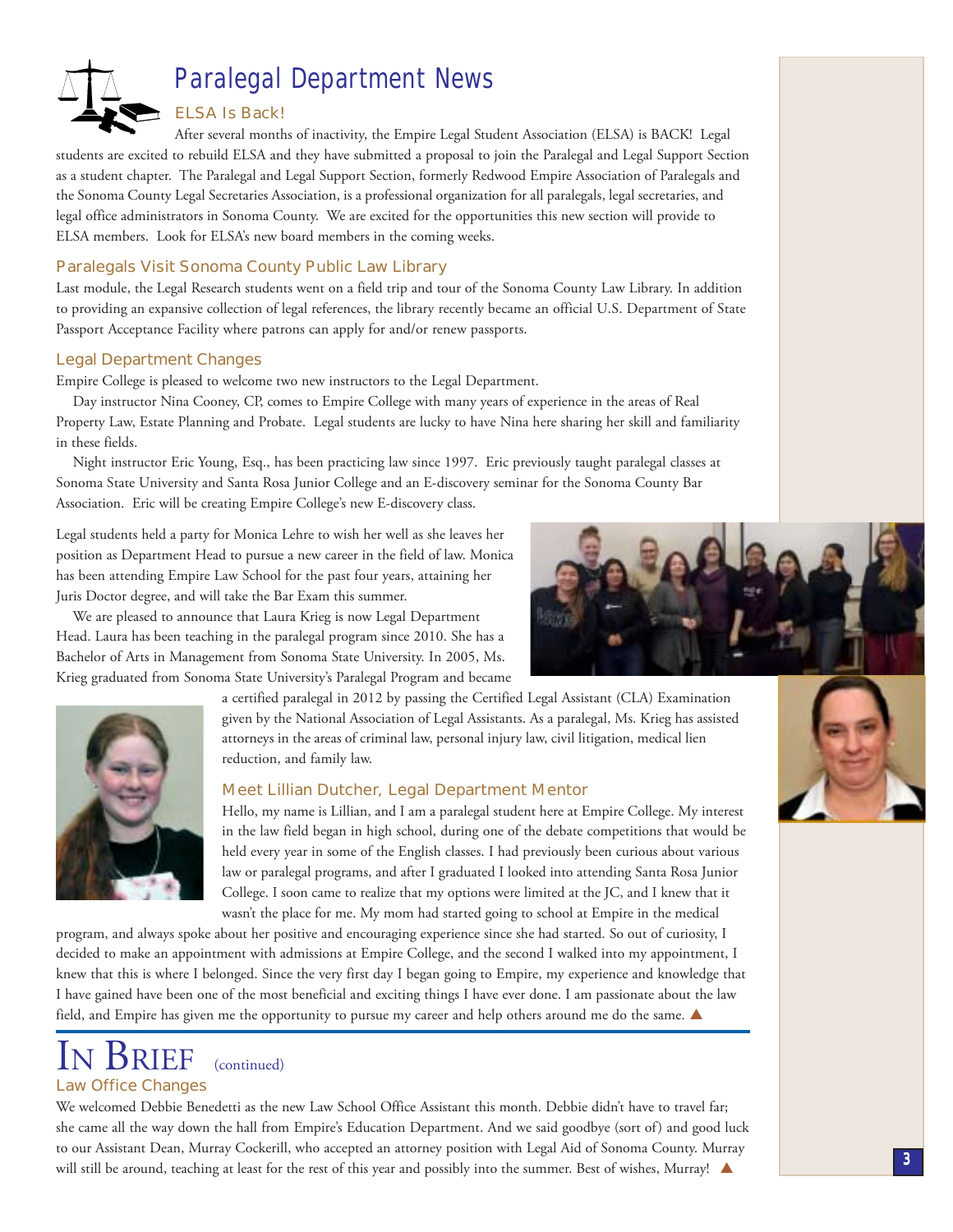### News from the Business Administration Department

### **Social Media Marketing Class**

The social media class invited Sherie Hurd, Executive Vice President-Marketing and Administration, to share her knowledge on the topic: "How social media is used at Empire College." The students enjoyed asking questions and viewing the variety of social media apps and how they are used for the different programs and demographics at Empire College.

### **Business Students Achieve Microsoft Certifications**

Congratulations to the following Business students who recently passed Microsoft certifications:

Victoria Lebowitz - Word, Excel, Outlook Bertha Ramirez - Word Gabby Rivas Silva - PowerPoint Suleima Vega - Word





### Meet Kayla Galvan, Business Department Student Mentor

I started my journey here at Empire College back in January of 2017, in pursuit of a Paralegal degree. After spending quite a bit of time in that program, I decided to change my major and pursue a degree in Business. Wow! what a difference that made. Although acquiring a basic understanding about the law was very interesting and useful, I knew the moment that I began taking a few business courses, I had made the right decision.

With the help of the dedicated teachers here at Empire, I have really come out of my shell as a student, and I look forward to all the knowledge that I will continue to gain throughout the rest of my time here. I am confident that I will continue to progress as a student and as a leader, and I hope to help others to do the same along the way. ▲



Wow! Money really does grow on trees at **Empire College?** 

# April is National Financial Literacy Month

The Financial Aid Department aims to highlight the importance of financial literacy and teach our students how to establish and maintain healthy financial habits.

Empire College is committed to sharing information with our students throughout the month and year. During Financial Literacy Month, we will be spotlighting this information with posters, flyers, games, and raffles.

The more you participate, the better your chances of winning!

### For all things financial, reach out to our Financial Aid Department with your questions!

Samantha Calderon - guides the first year business students through completing the FAFSA, loan counseling and electronically signing their loans.

Lea Smith - helps our business students complete their second and third year financial aid paperwork.

Mary O'Brien - supports our law students through the financial aid process for their first and second year.

Kass Von der Mehden - helps students with deferments, loan repayment, consolidation, and support after graduation.

Together, we all assist our students with their living expense checks, scholarship information, award letters, financial planning while in school, and we answer any questions you may have about financial aid.

If we don't know the answer, we will research it and find the answer for you.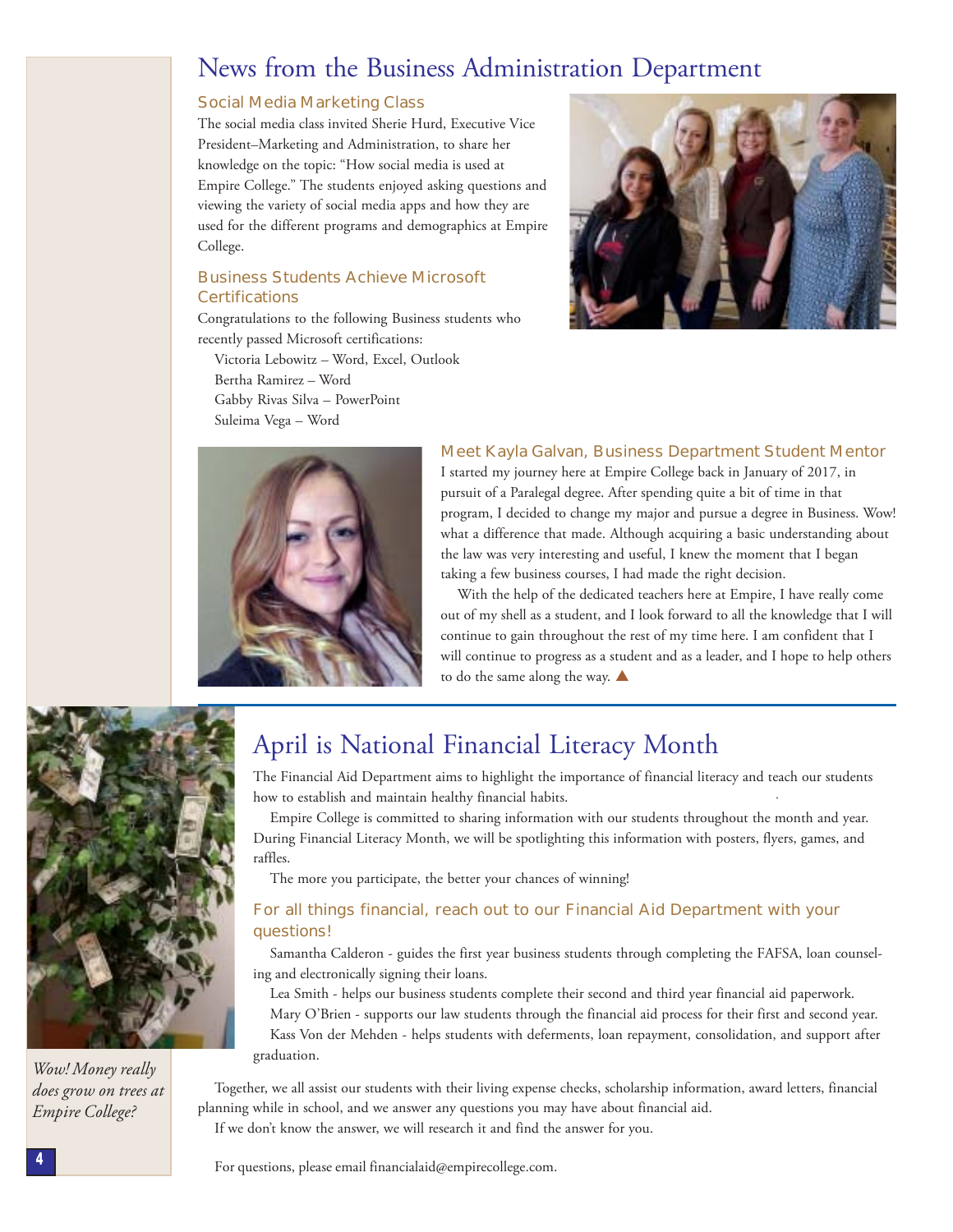# **Accounting Department News**

### **VITA Clinic Sets New Record**

This year, Empire's VITA tax clinic was the busiest it has ever been. A total of 2,061 tax returns were prepared, 28 percent more than the previous record of 1,613! The volunteers at the Empire site did an outstanding job of accurately submitting so many returns.

And while the tax season may officially be over, the accolades for Empire's site and volunteers keep coming. Suzanne Yeomans, Financial Stability Program Officer for United Way of the Wine Country's Earn It! Keep It! Save It! program (aka VITA), shared this update:

Please celebrate your site's production and revel in the good news! I also want to shine a light on the 100's of people you advised, calmed, reviewed and directed, even if they did not file with us in the end for one reason or another.

### **Accounting Students Achieve Certifications**

Congratulations to the following Accounting students who recently passed certifications:

Jessica Fairfield: Bookkeeping and Excel Dominique Gaitan: Bookkeeping Tia Reed: Bookkeeping and Excel Jasmine Sanchez Lombera: Bookkeeping and QuickBooks Jessica Vasquez: Bookkeeping Jessica Vogt: Excel and QuickBooks

### True or False? Checking your credit score hurts your credit.

Empire faculty and accounting students volunteer as part of the local program Bite of Reality, which provides financial literacy education to local high school students. Hosted by Redwood Credit Union, the program has provided just over 100 financial literacy workshops. Bite of Reality participants role-plays real-world financial scenarios: buying a house, budgeting for child care, paying off credit card debt, and balancing necessities like food and transportation with entertainment and leisure expenses. Volunteers, like Empire accounting students, help the teenagers determine how to manage their fictional budgets. The hope is this education will better prepare the students for financial success as adults, and Empire students have supported this goal with volunteer hours and with fundraising efforts.

After participating in Bite of Reality, the high school students just might be able to answer the question above. Did you know the right answer? As any Empire accounting student could tell you, it is False. According to Equifax, checking your own credit score is known as a soft inquiry, which does not impact your score. It's exactly this kind of foundational money management knowledge that Empire accounting students

are sharing with their community. ▲





2,061 free tax returns prepared at Empire's VITA tax clinic!

Above: 2019 VITA volunteers Jessica Fairfield, Erica Briceno, Jessica Vasquez, Amy Wilkinson, and **Bobby** Jean Henderson.

Below: Bite of Reality volunteers. Front row: Ashley Beltran and Jessica Vasquez. Back row: Amy Wilkinson, Jessica Fairfield, **Bobby** Jean Henderson, Erica Briceno, Deanna Wassant, and Jessica Vogt.

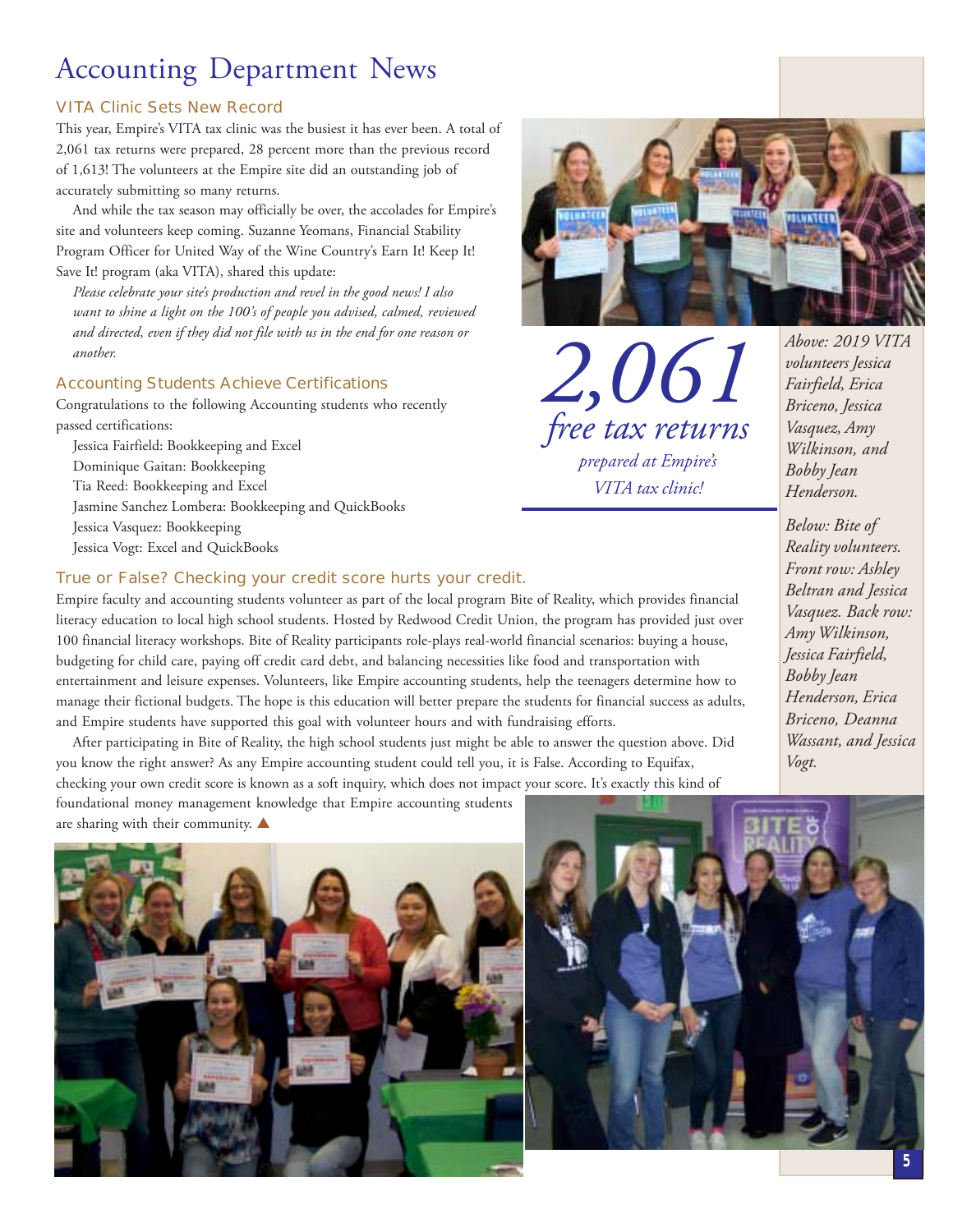# **Medical Department News**

### **Reasons Why a Career in Medical Billing and Coding Is Awesome**

by Paula Gregerson, Empire College Medical Billing and Coding Instructor

The following are actual, no kidding, valid codes.

Exhibit A: Initial contact with flying horses (W31.81xA)

Exhibit B: Knitting Y93.D1xA in a prison courtyard (Y92.147)

Exhibit C: Assault by poisoning with the venom of a Portuguese Man O' War (T63.613A) Diagnostic coding is the process of translating information gleaned from a patient's medical record into an alpha-numeric code using the International Classification of Diseases codebook (ICD-10-CM). The codebook is used for statistical purposes and, in our case, for billing medical insurance. Billing a patient's medical insurance requires a 'what' (e.g. closed reduction of Colles fracture left wrist, procedure code 25605LT) and a 'why' (e.g. Colles fracture left wrist, S52.532A). Diagnostic and procedure codes distill a great deal of information into a short series of numeric or alpha-numeric characters.

Empire College's course, MDN301A, is a 6-week intensive in diagnostic coding. We delve deeply into the ICD-10-CM codebook; from Z-codes (Z63.1, problem with in-laws), to the Table of Drugs and Chemicals (T49.6X1A, accidental poisoning by mouthwash), and we take a look at the External Cause Index (W58.13xA, crushed by crocodile). And yes, we become well-versed in the use of the IDC-10-CM codebook in those six weeks!

Empire College offers a 36-week program that's designed to develop skills used in theory and practice of CPT (procedure codes), ICD-10-CM (diagnostic codes), and HCPCS codes for medical outpatient billing. In addition to coding procedures, students learn billing software programs, claims reimbursement and various medical-related software for data protection and data transmission. Students completing this course are prepared for insurance billing positions in the health care outpatient industry.

> We also offer an 18-month AA degree program. Our California Administrative Medical Professional associate degree courses are designed to help you gain the critical skills to properly handle both administrative and medical billing tasks in a variety of healthcare settings. We also incorporate expanded focus on current medical issues, such as laws and ethics, to give you a comprehensive understanding of the medical industry as a whole.

> Prospects for billing/coding as a career are listed as favorable with "faster than average" projected growth through 2026. The median salary in Sonoma County is about \$20/hour and ranges from approximately \$42K/year to over \$100K/year according to various sources such as the Economic Development Board, O-Net, and LinkedIn. Employment possibilities run the gamut from working in a medical practice to insurance companies to becoming self-employed as the owner of a billing service.

> As for those flying horses, I leave it to you to decide—whimsy or actual sighting of flying horses. Me? I'll go with whimsy every time.

What is a CPC? It's a credential granted by examination from the American Academy of Professional Coders. These two billing and coding students took that five hour intensive exam and passed! Both Phil Fox and Eliza Crow



have bright futures with this highly sought-after certification.

#### **Medical Skills Certifications**

Congratulations to our new Certified Medical Assistants and to those who have passed skills certifications in CPR, injections, EKG, phlebotomy, and more!

Mariah Crespo

Ryan Howard

Theresa Kelley

Michelle Lazo

Rebecca Lowry

Ana Morales

Atanacia Jimenez Moya

Alondra Machuca Salmeron

Jenyfer Martinez-Bueno

Jennifer Palominos Bravo

CERTIFIED MEDICAL ASSISTANTS Lisa Arciga Coria Christy Arga Jordan Burger Ashley Cardenas Julisa Dominguez Esbeide Gomez Baltazar Ma Luisa Gomez Sanchez Sheena Helems Ryan Howard Kirandeep Kaur Theresa Kellev Kelly Sanchez Ashley Sanchez Huerta Alycia Smith

Injection, EKG, phlebotomy, and/or urinalysis skills certifications: Kimberly Adams Nijahia Sanchez Leah Balasch Ashley Schwartz Kelly Carrero-Sanchez Alycia Smith Katie Conzelman



**MEDICAL ASSISTANTS** OF SONOMA COUNTY **MASC** 

Meets 3rd Wednesday monthly 6:00-7:30 p.m. on campus **Educational topics on health Fundraising for community health** 

6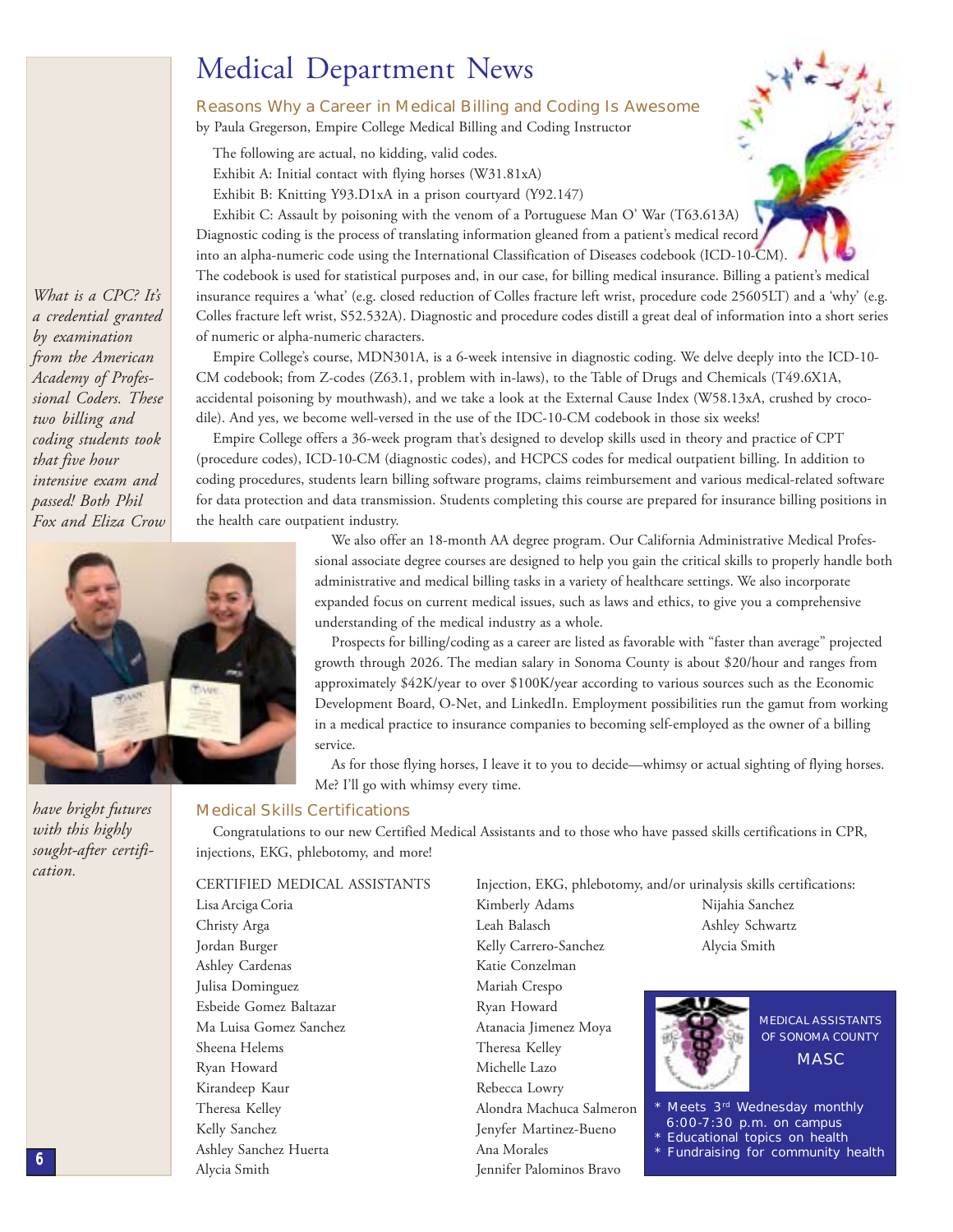#### **Medical Assistants Get Hired from Empire College**

Empire medical assisting graduates Brenda Beltran, Areli Medina-Perez, and Daniela Vargas were hired at Santa Rosa Community Health during 2018 after successfully passing a 3-member panel interview. "We don't require experience," explains Stephanie Cruz, Senior Operations Manager at the Lombardi Campus. "It is just a 'thing' we look for in our job candidates." When asked to elaborate on the 'thing,' Stephanie's description encompassed aspects of customer service and patient care. That, along with a 5-page



competency checkoff that new hires must successfully complete within their first 6 to 8 weeks on the job.

Stephanie is a good example of the career opportunities that exist for medical assistants. She started with Santa Rosa Community Health 10 years ago as a medical assistant and was promoted to supervisor and then manager. After 18 months on the job, the career ladder at Santa Rosa Community Health gives medical assistants the option of working in a variety of areas from health education to OB/GYN. When MA's become certified, their pay is adjusted accordingly.

All three of the Empire graduates completed externships, although they were not at Santa Rosa Community Health. "Empire's EKG class helped me a lot since I did my externship at Fountaingrove Cardiology," says Areli. In addition to her externship in pediatrics, Brenda got additional hands-on skills practice through volunteering. "Shannon was always there to help me out," she says. "When I was hired here and asked to do an injection, I felt ready. And on my first day on the job, I was shadowing a lead and recognized all of the instruments."

Daniela, who did her externship at Kaiser Permanente, sums it up saying, "We came in knowing a lot of the basics. We use all of our skills."

Each of these graduates came to Empire College via a different path, but with the same career goal. Brenda, whose sister also attended Empire, was a caregiver. Through that experience, she determined that she had a gift. "I really appreciated the culture and stories my patients were sharing with me. With my gift of being bilingual, everywhere I went I translated for people."

Areli had worked as a waitress and knew she wanted a career in the medical field. She says she changed her major many times at Santa Rosa Junior College, and one day she decided it was time to get her foot in the door. She received a scholarship to Empire College and enrolled. Becoming an RN is still her ultimate goal, and she is taking one class at a time toward achieving it.

Daniela, whose background was in retail, has a story similar to Areli's. She says she was taking a bunch of classes at the JC and was tired of not getting anywhere. "My sister, Jessica Gonzalez, went to Empire College and is a medical assistant as well," says Daniela.

Before enrolling at Empire College, Dillon Saltzer was a firefighter. However, because he is a single dad who had full custody of a baby, he needed to train for a different career, fast. That is why he went to Sonoma Works and enrolled in one of Empire's shorter, evening programs that included an externship.

That externship was in Urgent Care at Sutter Health and turned out to be a perfect fit for him, resulting in him being offered his job as a medical assistant in the float pool.

Dillon and his supervisor, Michele Wilson, shared the following feedback about Dillon's transition from college to the Sutter workplace.

"Last year we went from 8 to 22 medical assistants in the float pool. I utilize our recent hires for recommendations for job candidates. We have had nothing but good experiences with Empire College externs and graduates," said Michele, who recounted a list of recent Empire hires.

"I am loving where I am working," says Dillon. "Everything is going well. I am an advocate for being able to apply what I do at work in the rest of my life. I even keep a medic bag in my car! I love helping people, and I feel that healthcare is a great field in which I can keep moving up."

Dillon stated that he had no difficulty making the transition from school to work. He credits his instructor Nancy Stuart with "solidifying the Empire experience" for him. Dillon felt comfortable with his injection, phlebotomy, and urinalysis skills. He learned how Sutter handles things administratively on the job.

"Sutter gives people opportunities when they show initiative," Michele said. "Dillon is now a safety ambassador, and he will also be involved in the roll-out of an immersion program for new hires and existing MAs in the next couple of months."

In keeping with his observation that healthcare is a field in which one can keep moving up, Dillon is currently going to the JC to complete his general education in preparation to pursue his next goal of becoming a physician's assistant.

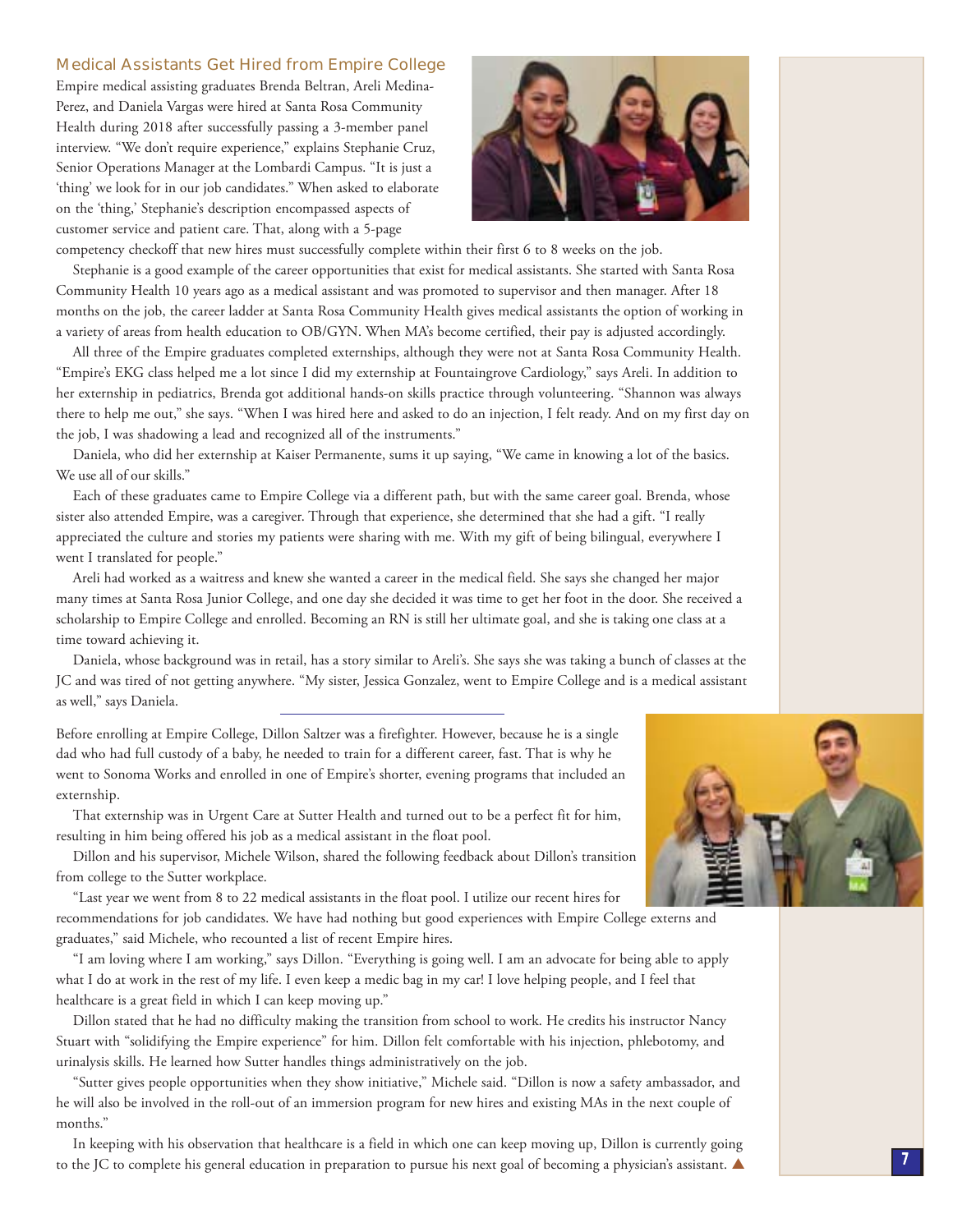### Information Technology Department News

### IT Students Attend RSA Conference

On March 5, 2019, Empire College's IT Department made its yearly field trip to the Moscone Center in San Francisco for the world's largest IT security conference. Once again, the conference expanded as the need for IT security grows and more companies are looking to fill the security needs of organizations that have suffered data breaches, ransomware, and monetary losses.

When the Empire IT Department first went to this event in the early 2000s, it took up space in only one room of the Moscone Center. Today, every major IT company had a presence, packing both Main and West convention center spaces, as well as the hallway combining the two locations!



Students witnessed and got hands-on demonstrations on the latest advancements in IT security involving cloud-based threat and vulnerability management systems, endpoint security with mobile device management, user awareness training programs, and strong authentication methods.

As this trend of IT security growth continues, a couple of things were very apparent from the conference. First, there is a huge shortage of people with cybersecurity and ethical hacking skills. Many government agencies (FBI, NSA, Department of Homeland Security) and commercial organizations (Sutter Health, training and pentesting organizations, threat management organizations) were heavily recruiting. Second, the majority of companies were pushing automated threat and vulnerability management tools to help manage and alleviate decision making for IT administrators. It's important to keep in mind while these products help the security posture of an organization, having the security skills to proactively test and monitor your system with a formalized threat and vulnerability management and incident response program is vital to protecting assets from new threats.

Empire College has just implemented its new cybersecurity concentration which prepares students to take both CySA+ (cybersecurity analyst) and Pentest+ (penetration tester) certifications from CompTIA. They had a booth at RSA and made a huge impression with security professionals with these new programs. Empire College has been proactively on top of the industry trends (as every security professional should be!) and is the first College to offer these programs in Sonoma County.

### Empire Can Help You Achieve High-Level Certifications – Just Ask Blake Buchanan, MCSE!



In the last issue of *The Empire Writes Back*, we reported the following: When you pass one Microsoft exam you become an MCP (Microsoft Certified Professional). When you pass three Microsoft exams (70-410, 70-411, 70-412) you become an MCSA (Microsoft Certified Solutions Associate: Windows Server 2012).

For this issue, we have this update:

When you pass the fourth Microsoft exam (70-413), you become an MCSE–Microsoft Certified Solutions Expert, which is what Blake Buchanan achieved on March 12! This is a highly sought-after certification and opens up more job opportunities and brings higher pay.

Blake's keys to success include taking practice tests every night. This process starts the first day of class and continues throughout the module. By the end of six weeks he's ready to take the exam. Time flies as you are going through this program; it's important to take your certifications as soon as possible to advance your career.

Congratulations as well to these students who recently passed certification exams: Ryan Katz, Andrew Larkin, Andy Solorio Flores and Fernando Lugo - A+; Devin Juley and Raymundo Albor Villagomez - Network+; Matthew Lyall - Security+; Logan Peterson - Cloud+ and Project+.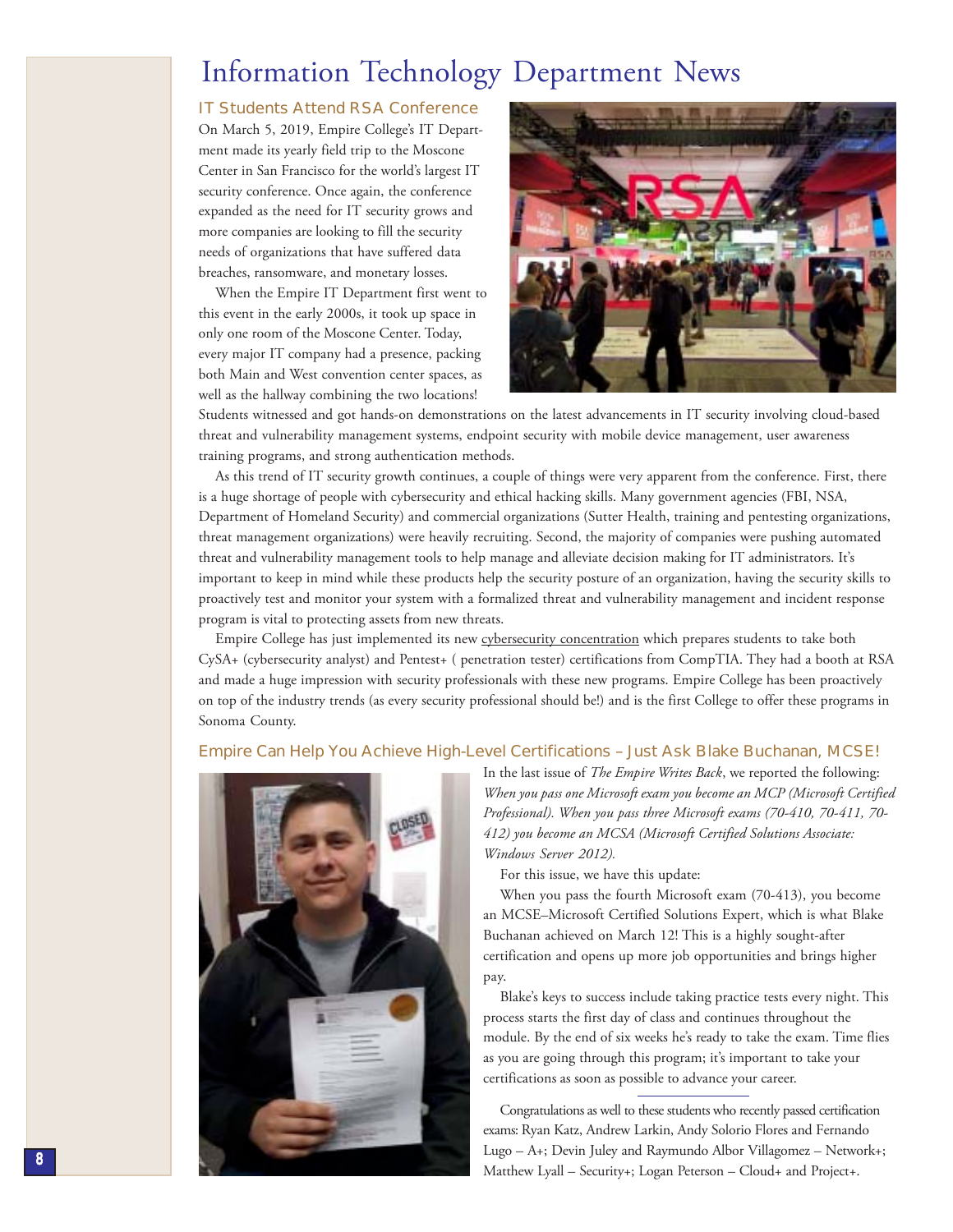### **Empire Mourns the Losses of I.T. Graduate and Instructor**

The Empire College community was saddened by the death on February 7, 2019 of Seth Lampert, who a few months earlier had graduated from the Specialized Associate Degree-Information Technology program with a concentration in Microsoft. Seth was well-known on campus for his outgoing personality and for volunteering as a patient for medical students practicing their phlebotomy skills. He is truly missed.

On February 24, 2019 we acknowledged the passing of our Information Technology graduate and instructor, Nathan Jackson. Nathan graduated with an AA degree from Santa Rosa Junior College, worked in customer service for six years at Mervyns and left to become a Senior Member Service Representative at Redwood Credit Union. He decided his passion was Information Technology and pursued an AA degree in that area from Empire College. Nathan joined the College as a faculty member in July 2009 and continued his education in pursuit of a BS degree from ITT Technical Institute.

Nathan's customer service background, IT knowledge, and ever-present wit were shared with many students through the years. Many of those students were inspired to pursue a Linux concentration degree after having introductory classes with him.

Nathan's celebration of life on March 16<sup>th</sup>, hosted by fellow I.T. instructor Phil Aldrich and his wife Kristin, was well attended by the Empire community. He is greatly missed.





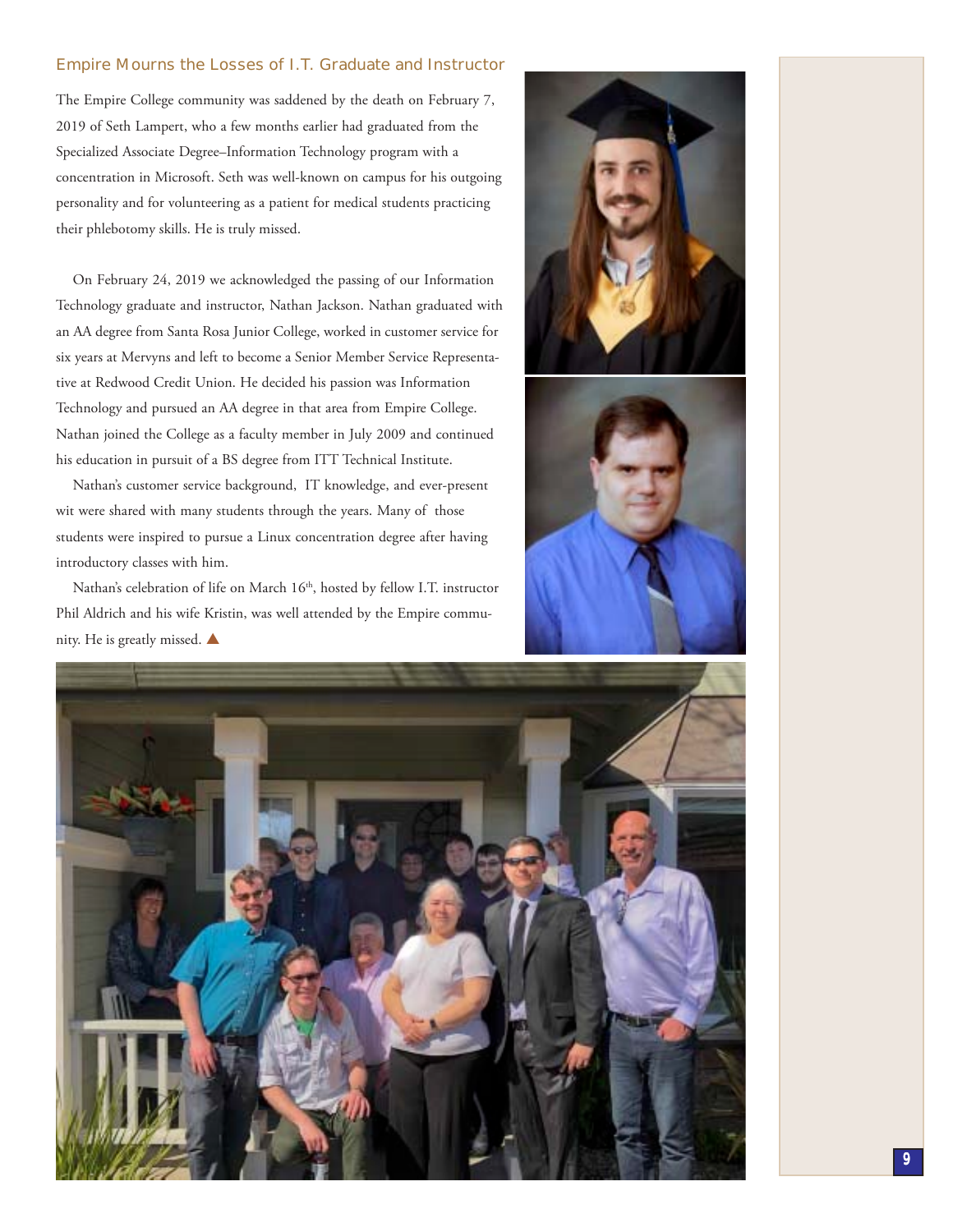# $\log!$

### (continued from page 1)

### **Medical**

| Christy Arga      | St. Joseph Health                 | Medical Assistant                |
|-------------------|-----------------------------------|----------------------------------|
| Fran Bengtsson    | St. Joseph Health                 | Medical Assistant                |
| Eliza Crow        | Santa Rosa Foot                   | Medical Coder                    |
| Phil Fox          | Aurora Hospital                   | Medical Coder                    |
| Ma Gomez          | St. Joseph Health                 | Medical Assistant                |
| Sheena Helems     | Siyan Clinical                    | Medical Assistant                |
| Daryll Huff       | Santa Rosa Community Health       | Medical Assistant                |
| Kim Kaur          | Sonoma Surgical Medical Supply    | Medical Administrative           |
| lo Marron         | <b>Harvest Pediatrics</b>         | Medical Assistant                |
| Mary Morris       | Nelson Staffing/St. Joseph Health | Customer Service Rep/Biller      |
| Cherie Pearson    | Santa Rosa Community Health       | Medical Assistant                |
| Xenia Reyna       | Dr. Eric Schmidt                  | Admin/Clinical Medical Assistant |
| Alicia Salomon    | St. Joseph Health                 | Medical Assistant                |
| Megan Schneider   | Sutter Health                     | Medical Assistant                |
| Angelique Sinnott | Santa Rosa Community Health       | Medical Assistant                |
| Leslie Valdez     | Petaluma Health Center            | Medical Assistant                |
| Ana Vazquez       | Alliance Medical Center           | Medical Assistant                |
| Brooke White      | Eye Care Institute                | Medical Receptionist             |
| Andrea Zuniga     | NCMA-Admin. Office                | Dermatology Tech ▲               |
|                   |                                   |                                  |

The Power of Saying Thank you!

with her, the interview went well, and I chose her over a seasoned MA, so that says a lot for her! I think the deal breaker was the email she sent to say THANK YOU for meeting with her for the interview. She sold herself with that move!"

This email from an employer is an apt reminder of the power of following up after an interview with a simple thank you. Was this the entire reason a recent grad was hired over someone experienced? No. Was it helpful? Definitely, it clinched the interview! How do you know what will "sell" the employer on hiring you? It may be a firm handshake or your natural smile or the polished shoes. It could be the perfect answer to the difficult interview question. Getting the job in this tight job market may mean simply being in the right place at the right time – working your referral network (friends, family, Empire staff) for job leads and making the most of them. It could be taking a few minutes the day before to check out the company's website to prepare intelligent questions. Or making sure you have the correct address so that you're not late. Sometimes simple steps are neglected, leading to rejection. Don't let that happen to you.

Prepare. Plan. Be present. Persist. Good things will happen.

How can you sell YOURSELF? Come by Career Services, and let us help you prepare.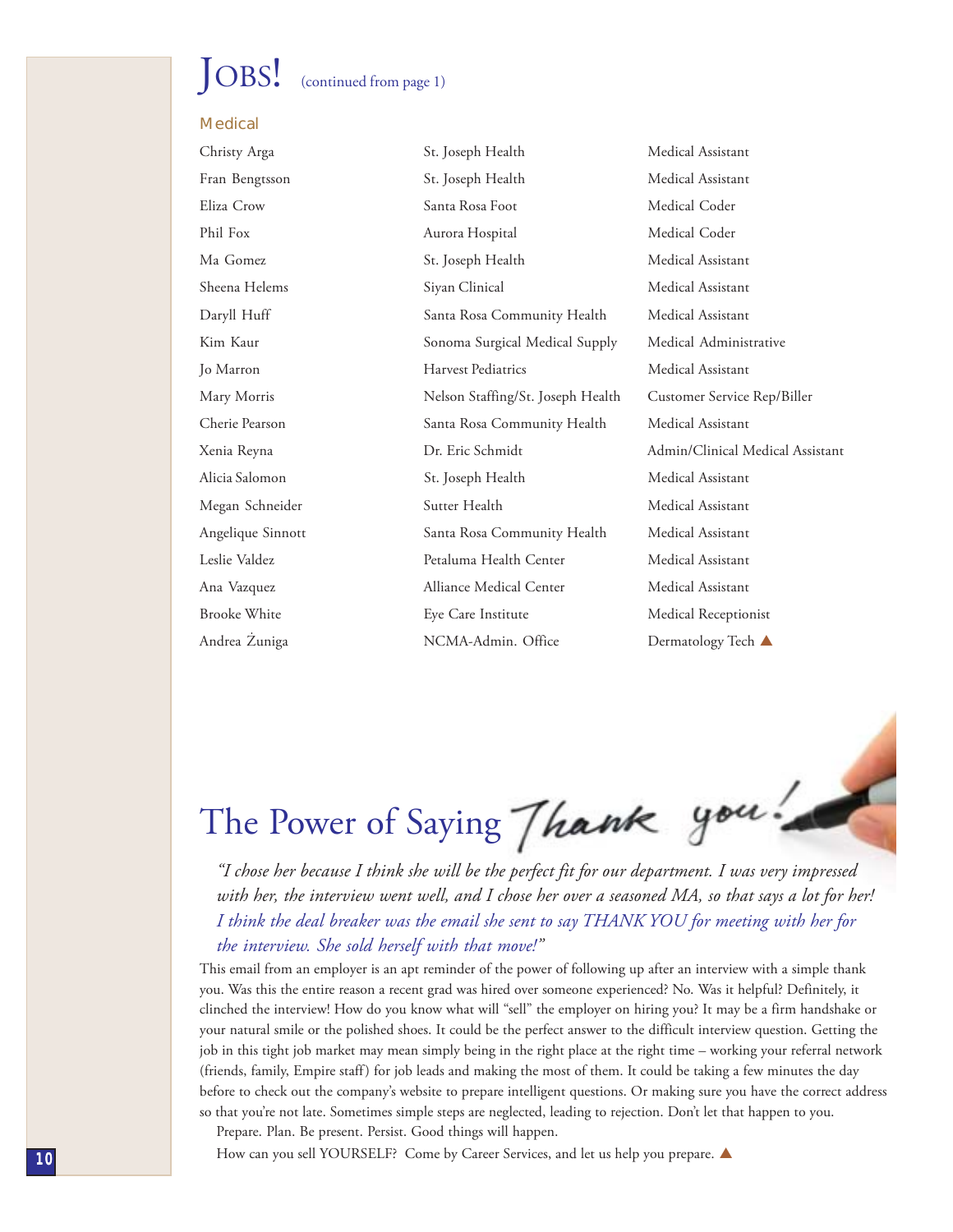

### Students listed have achieved President's or Dean's Honors as of March 20, 2019.

President's Honors: 3.85-4.0 cumulative GPA & no Incomplete or F grades DEAN's HONORS: 3.45-3.84 cumulative GPA, no I or F grades

### President's Honors

### Anthony Adams Jessica Alice Jacqualine Benazouz Audrey Blank Kayla Blyleven Erica Briceno Amy Brinkel Blake Buchanan Yaquelin Buenrostro Castellanos Ana Campuzano Perez Claire Clickner Eliza Crow James Curtis Calista Davis Jazmine Dedrick Krista Dutcher Jessica Fairfield Gina Haake Luz Herrera Ryan Howard Sabrena Hughes Theresa Kelley Brendan Lappert Victoria Lebowitz Rebecca Lowry Matthew Lyall Alondra Machuca Salmeron Haley Marino Kristina McGunagle Jasmine Miranda Ferrari Andre Ortiz Lesbeth Ortiz Mark Parrish Lucy Purdom Tia Reed Chaila Richards

Christina Rivera Elicelda Rivera Norma Robles Hamidah Salzmann Eleanor Sapien Ashley Schwartz Carol Schwartz Christopher Simons Eva Smith Adrienne Tapparo Christie Townsend Juan Valdez Ryan Zebroski

### Dean's Honors

Rebeca Ayala Arellano Christina Ayala Nahomy Banuelos Veronica Blue Vanessa Chavez Alvarado Katie Conzelman Mariah Crespo Alexander DeMarco Rosario Diaz Iniguez Ethan Dunn Lillian Dutcher Alyssa Evans Rhiannon Fitzpatrick Julie Greenhow Bobbie Jean Henderson Jessica Humphrey Kasey Kenny Venneranda Kirabo Victoria Lacey Marivel Lopez Fernando Lugo

Luisa Mariscal Lopez Kathryne Maynard Dominique Molina Dominguez Andrea Neace Noemi Ornelas Leanne O'Sullivan Kevin Pangan Sandra Ramos Tapia Stephanie Raymond Jasmine Sanchez Lombera Nijahia Sanchez Alyssa Segobiano Trisha Stewart Jennifer Tamba Shekainah Valerio Angelica Vigil Victoria Vincent Jessica Vogt Shane Whitman Amy Wilkinson Melissa Woltering

#### TUTORING CENTER Room 219

Visit Lillian and Krista in the Tutoring Center for help with most subject areas.

Monday-Thursday 8:00 to 9:00 a.m. 2:15 to 5:00 p.m.